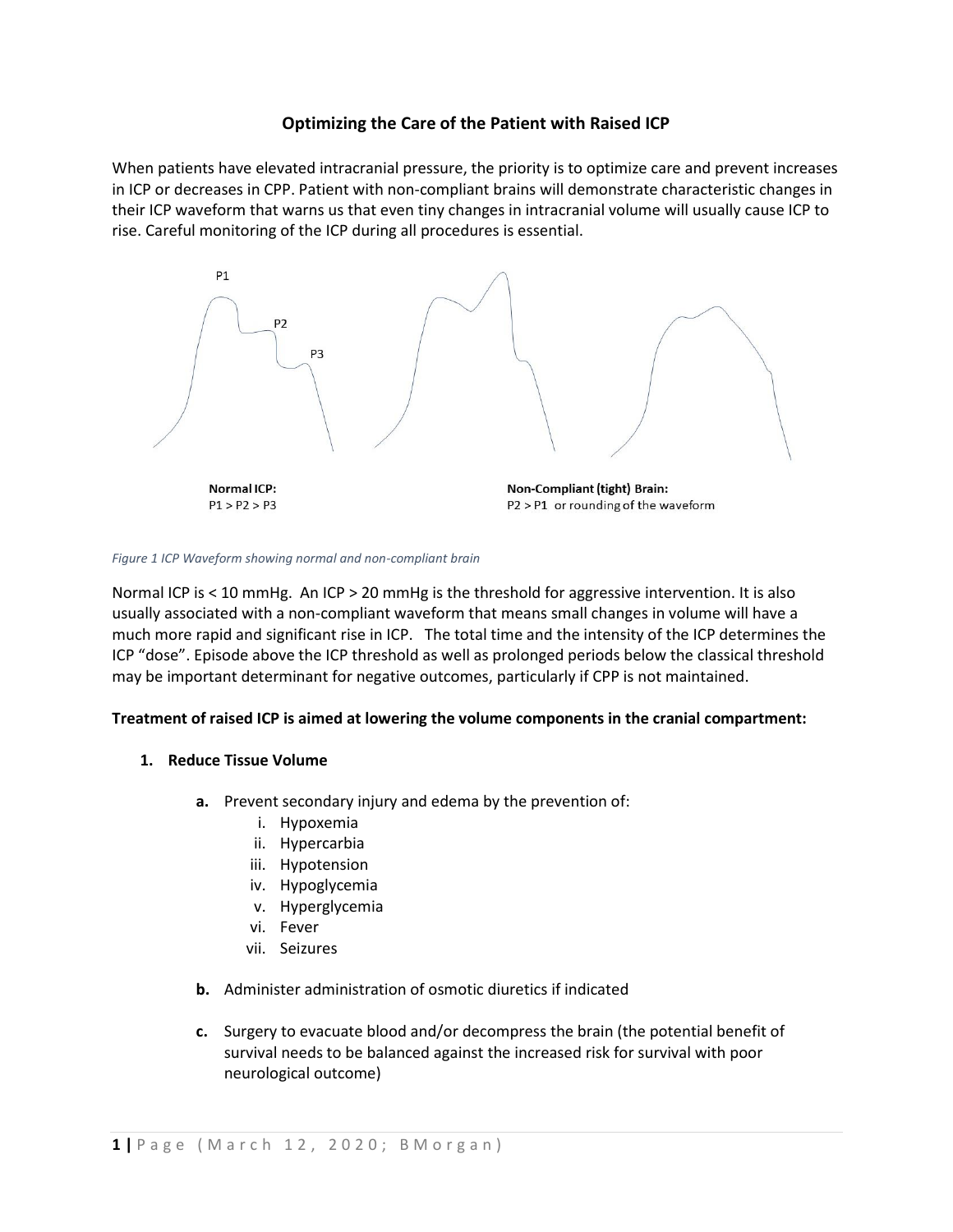#### **2. Reduce Blood Volume**

- **a.** Prevent secondary injury from reflex increase in cerebral blood flow by preventing:
	- i. Hypoxemia
	- ii. Hypercarbia
	- iii. Hypotension
	- iv. Hypoglycemia
	- v. Fever
	- vi. Increased sympathetic output (pain, agitation or seizure)
- **b.** Promote jugular venous drainage:
	- i. Increase head of bed 30-45 degrees/reverse Trendelenburg (ICP can be used to guide optimal position)
	- ii. Ensure C-Spine collars and trach ties are not impeding jugular veins
- **c.** Prevent elevation in intrathoracic pressure
	- i. Prevent gag and cough reflex
	- ii. Maintain ventilator asynchrony
	- iii. Careful titration of PEEP to maintain adequate SpO2 without increasing ICP (use ICP to guide optimal PEEP setting)
- **d.** Prevent elevation in abdominal pressures
	- i. Decompress stomach (NG)
	- ii. Implement bowel routine (prevent abdominal distention)
	- iii. Monitoring for signs of abdominal compartment syndrome
	- iv. Use reverse Trendelenburg for obese/pregnant patient
- **e.** Ventilate to PCO2 target (not pH) to keep PCO2 35-40 and prevent hypercarbia/hypoxemia during suctioning.

In severe intracranial hypertension, orders may be given to lower PCO2 targets to 30 or 32 to 35. While hyperventilation does dramatically lower ICP, prolonged hyperventilation < 25 mmHg is not recommended as it may cause more cerebral ischemia. Hyperventilation < 32 should be avoided in the first 24 hours post injury. On occasion if a patient is on route to the CT scanner or OR with an acute decompensation, neurosurgery may want the patient hyperventilated to buy time.

#### 3. **Reduce CSF Volume**

We make approximately 20 ml of CSF more every hour than we have space within our ventricles. Consequently, to prevent hydrocephalus, CSF must be able to flow unimpeded from the ventricles into the subarachnoid spaces. From the subarachnoid space, CSF is reabsorbed into the large draining veins (sagittal sinus). Drainage of the jugular veins promotes both the drainage of blood and CSF from the cranial vault.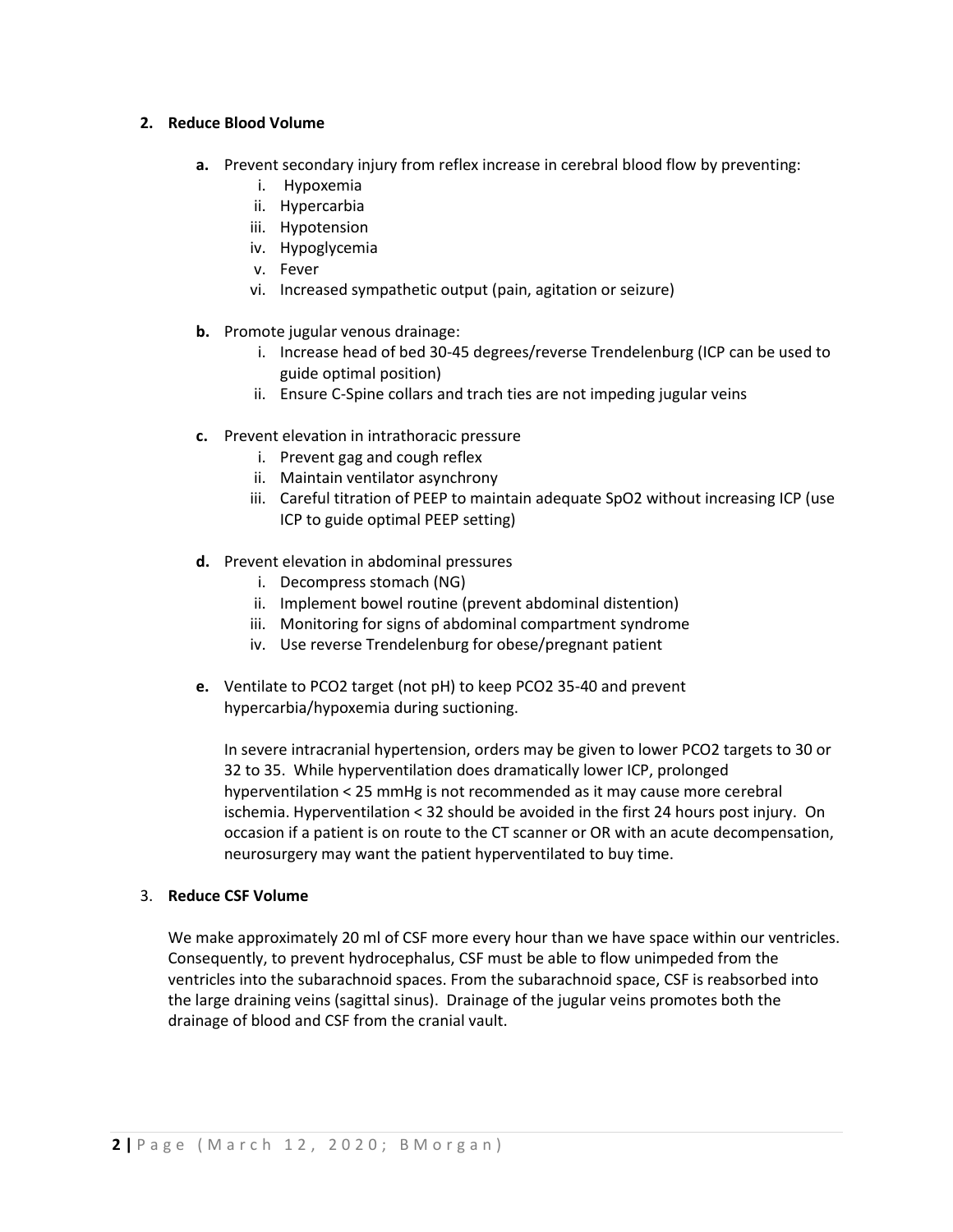Hydrocephalus can develop if pressure in the brain obstructs the outflow of CSF, if blood within the ventricles or subarachnoid space interferes with the reabsorption of CSF into the venous blood, or if there is an obstruction of jugular venous drainage. To reduce CSF volume:

- **a.** Continue all of the interventions in 2a-e; any reduction in jugular venous drainage will decrease CSF drainage
- **b.** Drain CSF if an external ventricular drain is in place. Ensure that the level of the drain is maintained at the appropriate level at all times.

The drain may be ordered off with intermittent drainage orders. This may be done if the ICP is normal upon insertion to allow the team to observe whether intracranial hypertension is a concern. When the patient has elevated ICP, the drain will usually be left in the open position with the level of the drainage chamber positioned to ensure an "automatic pressure relief". Drainage will occur if the pressure exceeds the level of the drain and will stop as soon as the pressure falls again (as long as there is CSF available to drain and the drainage catheter is patent). This prevents swings in the pressure that can cause ischemia or bleeding.

**During transport**, keep drainage unit at the correct level with drain open. Patient transport should be anticipated to increase the ICP further, at a time when ICP monitoring may not be available (disconnected from Codman™). Keeping the drain open and as close to the optimal level provides pressure relief.

The drain should only be clamped momentarily during times when the drain must be lowered for patient positioning (to prevent over drainage). A drain that is too high will be similar to clamping. As soon as patient is repositioned, reopen the drain to provide pressure relief. Do not lay the drainage collection unit horizontally.

## 4. **Reduce the Metabolic Rate**

- **a.** For patients with unstable intracranial hypertension, deep sedation is usually initiated to provide "brain rest". Like sedation for severe ARDS, the sedation should not be stopped for neurological assessment.
- **b.** If ICP remains problematic despite deep sedation with narcotics and sedatives, neuromuscular blockade.
- **c.** Maintain normothermia/prevent fever. Initiate acetaminophen around the clock. Consider NSAID for persistent fever if normal renal function. Rule out and treat infection.

Although evidence for using hypothermia is not associated with improved outcomes, mild hypothermia (35-36C) may be considered on an individual patient basis.

**d.** Space out nursing care. Minimize nursing care and break it up in to brief episodes of care versus "getting it all done followed by a rest".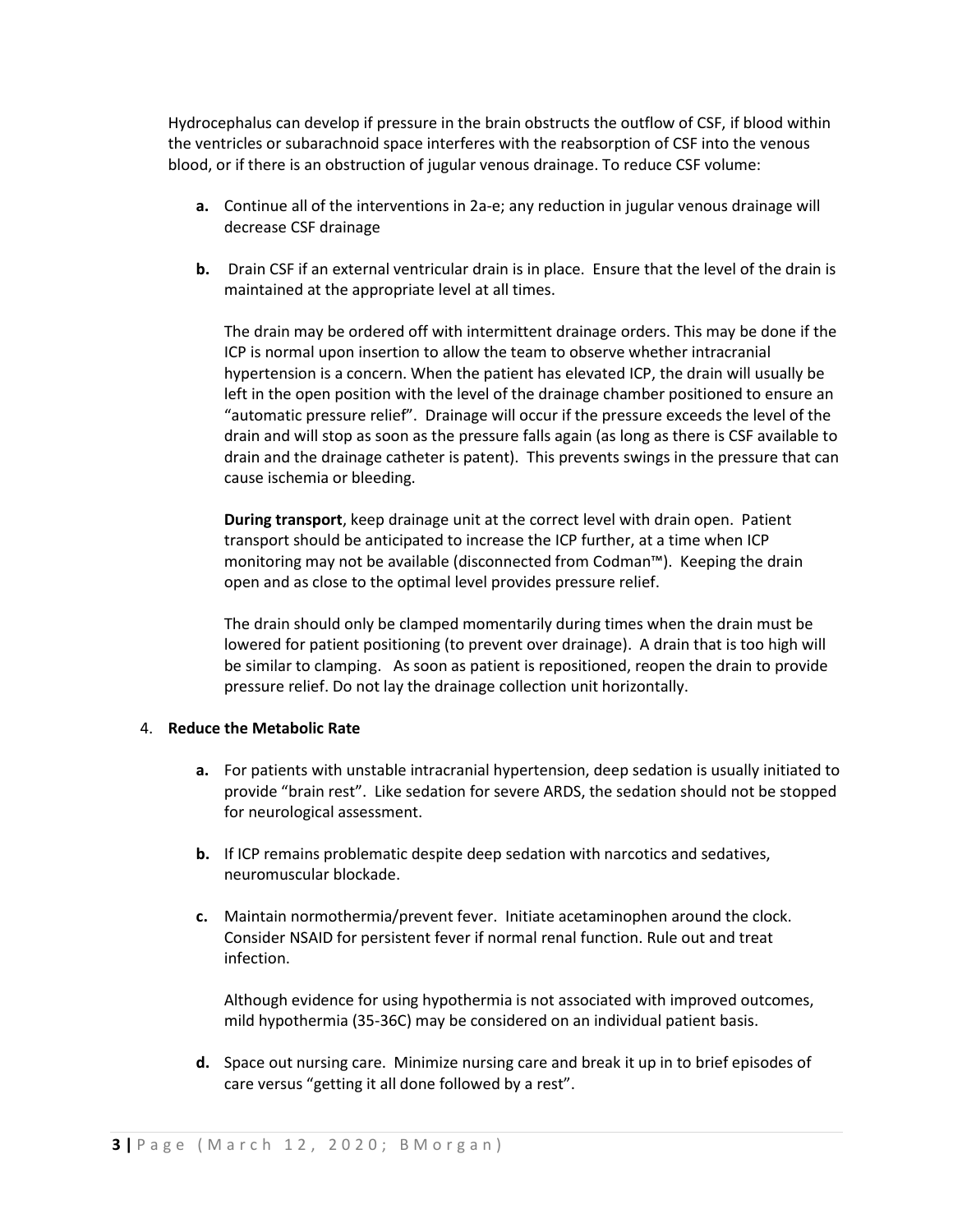- **e.** Turn off lighting and minimize stimulation.
- **f.** Prevent and treat sepsis and ARDS and complications of critical illness.
- **g.** Barbiturates can be considered to reduce cerebral metabolic rate.

### 5. **Suctioning**

Suctioning is one of the worse interventions for patients with raised ICP, however, *it is a necessary evil*. Pneumonia and secretion retention also increases the risk for pneumosepsis, hypoxemia and hypercarbia and/or need for higher levels of PEEP.

Suctioning is associated with elevations in ICP among patients with raised intracranial pressure. Patients with non-compliant waveforms are at the greatest risk for significant and/or persistent elevation after suctioning. There are at least 4 potential mechanisms that may cause ICP elevation with suctioning including: hypoxemia, hypercarbia, gagging/coughing or Valsalva response and/or sympathetic surge (with increased cerebral oxygen demand). To prevent or limit the duration of suctioning induced ICP elevation, the following interventions are implemented:

# **a. Administer preemptive sedative or narcotic to blunt the gag and cough reflex and reduce sympathetic surges**

Observe for gagging and coughing with suctioning and modify sedation management as required. If the ICP elevation persists despite deep level of sedation, neuromuscular blockade may be added (either PRN before suctioning as a continuous infusion). Neuromuscular blockade provides the highest level of gag/cough suppression and may provide additional benefit through reduction in metabolic rate.

### **b. Prevent suctioning induced hypoxemia or hypercarbia**

Preoxygenate and give a few manual breaths before (and after if ICP spikes with suctioning). The patient's baseline frequency will influence the number of additional breaths that can be given. Use changes in the ICP to determine whether additional recovery breaths or rest periods between attempts are needed. Even minor increases in PCO2 above a level of 40 mmHg can cause elevations in ICP.

ETCO2 trends may be used to identify correlations between ICP and CO2, however, ETCO2 rarely equals PaCO2. Record the ETCO2 at the time of arterial blood gas sampling to help identify individual patient correlation.

### **c. Limit Stimulation**

Limit suctioning passes and use the ICP to guide interventions. One or two passes followed by a period to return to baseline is preferable over multiple passes with sustained ICP.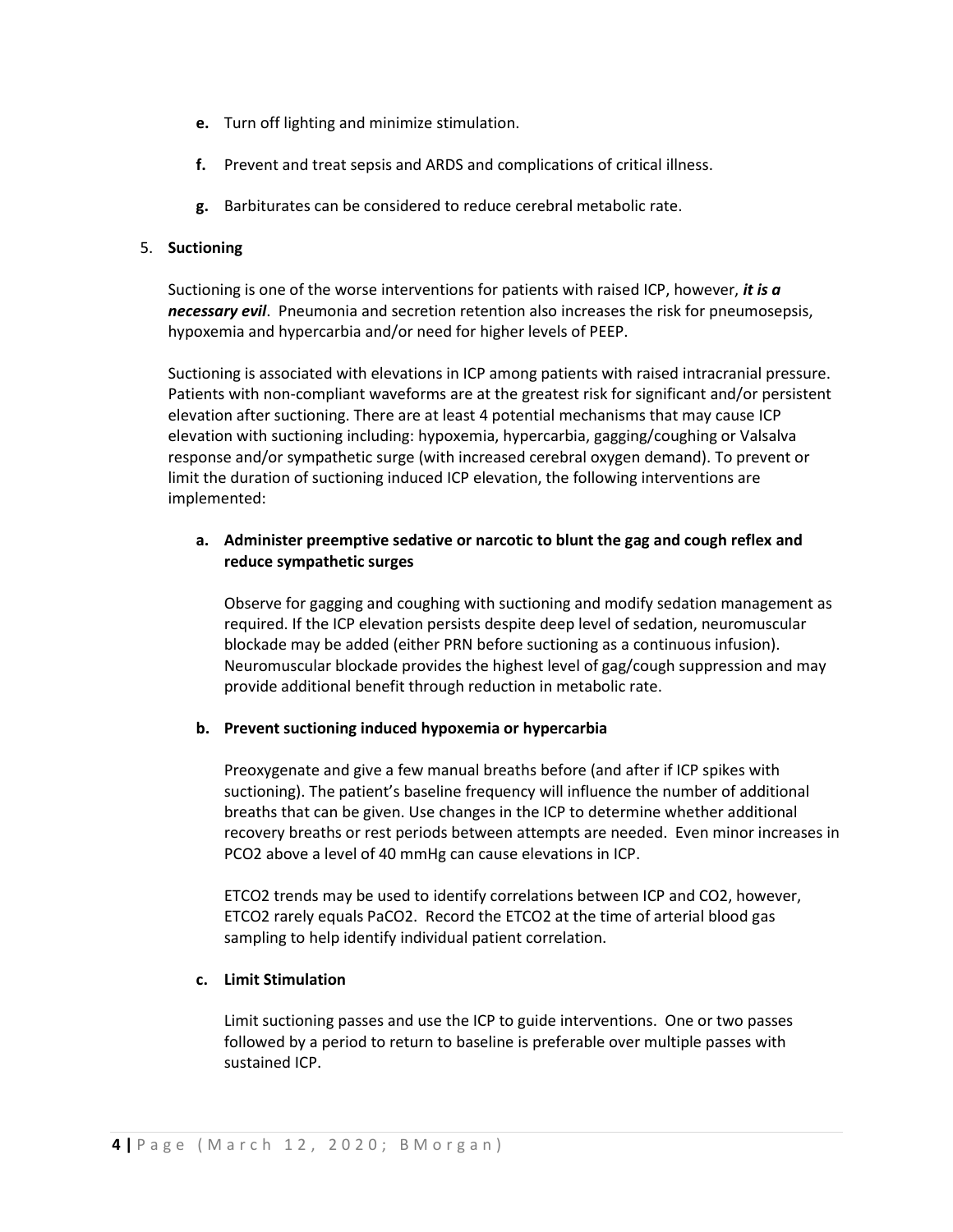### **d. Use ICP to Guide Intracranial Impact**

If any intervention causes the ICP to rise, return to the previously tolerated strategy and consult the CCTC resident (senior if junior is uncertain). Changes in minute volume or in the mode of ventilation may impact the ICP.

# 6. **Maintain Cerebral Perfusion Pressure**

When ICP increases and autoregulation is normal, cerebral perfusion pressure is maintained by when BP is increased (which reduces ICP).

When monitoring blood pressure and CPP, check the level of the arterial line transducer frequently. There is uncertainty in the literature on the optimal position of the arterial line transducer. While a minimum MAP of 60 mmHg is advocated, some centres base this on a transducer that is leveled to the cerebral arteries (to the tragus), whereas, others base this on a transducer leveled to the phlebostatic axis. The position used in most research studies is unknown. This difference in transducer position translates to a difference in CPP of ~15 mmHg based on transducer position. Currently, we use the phlebostatic axis to level our arterial transducers and calculate CPP; it is essential that the transducer is not positioned below the phlebostatic axis (which would produce a falsely elevated arterial pressure and overestimation of the CPP).

Maintaining a CPP (MAP - ICP) 50-70 mmHg may reduce the risk of cerebral ischemia. While this is an important initial step in the management of raised ICP, the optimal cerebral perfusion pressure is unknown. Initial target is usually 65 mmHg.

If autoregulation is preserved, ICP should decrease when MAP is increased. Increasing the CPP above 65-70 is not always associated with improved cerebral perfusion, particular if a patient has lost the ability to autoregulate. A blood pressure that is too high can increase the cerebral blood volume, cause cerebral edema and elevate the ICP.

*Hypotension should always be avoided*, however, too high a MAP may also cause harm. One strategy to see if a patient might benefit from a higher MAP is to monitor the patient's ICP closely after increasing the MAP by 10 mmHg. Avoid any other intervention that might impact the ICP during this "test period". If the ICP falls with an increase in MAP, the higher MAP may be beneficial.

Determination of optimal CPP may be best done using multimodal monitoring strategies not currently available in CCTC (e.g., measurement of brain tissue oxygen, lactate or glucose or continuous transcranial doppler/cerebral blood flow).